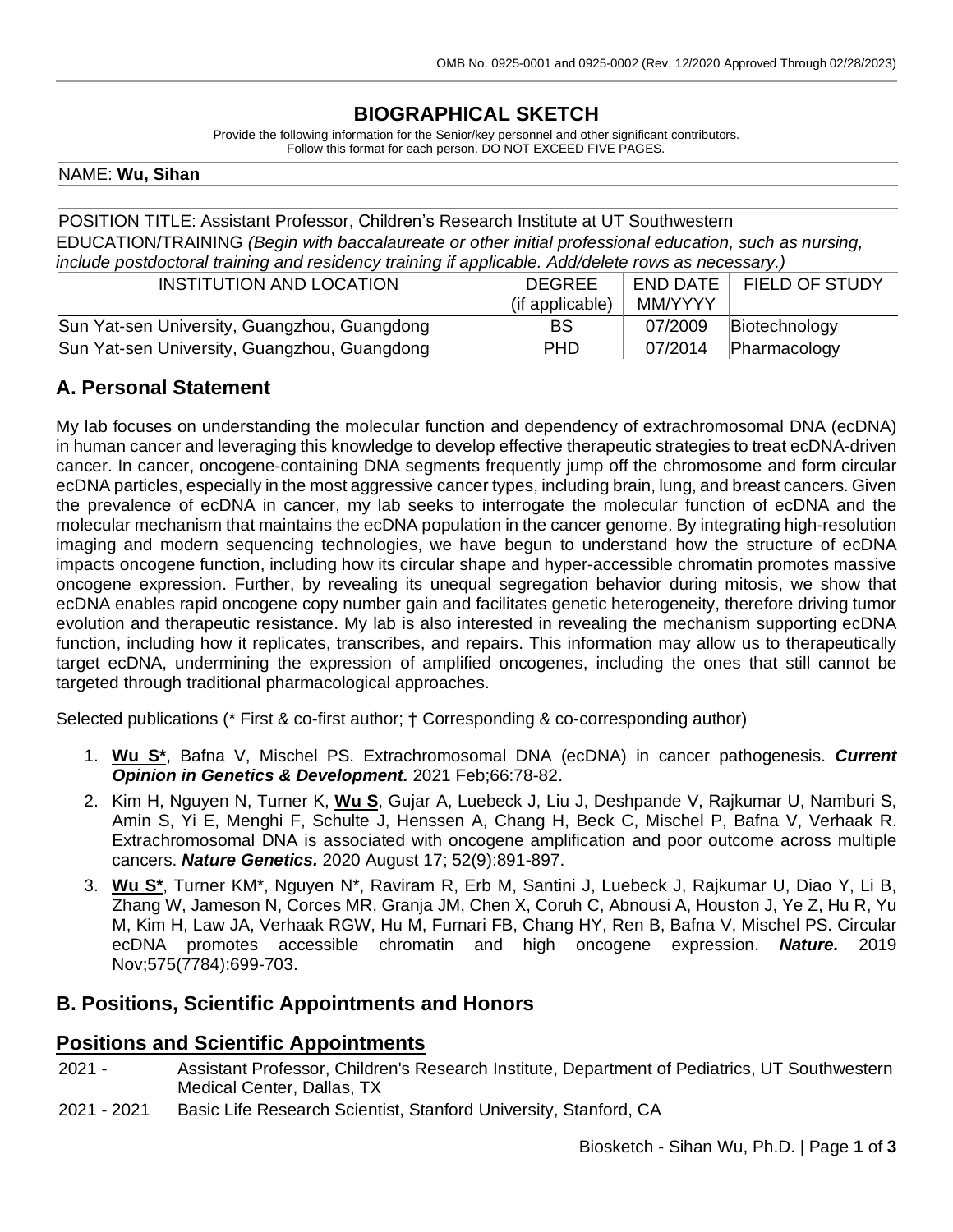| 2020 - 2021 | Senior Staff Research Associate, University of California, San Diego, La Jolla, CA |  |  |  |
|-------------|------------------------------------------------------------------------------------|--|--|--|
|-------------|------------------------------------------------------------------------------------|--|--|--|

- 2014 2020 Postdoc, Ludwig Institute for Cancer Research San Diego Branch, La Jolla, CA
- 2009 2014 Ph.D. candidate, Laboratory of Guangmei Yan, Sun Yat-sen University, Guangzhou
- 2007 2009 Undergraduate Researcher, Laboratory of Guangmei Yan, Sun Yat-sen University, Guangzhou

# **Honors**

| 2021 | <b>CPRIT Scholar, Cancer Prevention and Research Institute of Texas</b>                |
|------|----------------------------------------------------------------------------------------|
| 2020 | Zhi-Liao Award, Zhihu & Chinese Academy of Sciences                                    |
| 2019 | Ludwig Institute Kerr Award, Ludwig Institute for Cancer Research                      |
| 2019 | Award of Excellence, poster session, UC San Diego Moore Cancer Center                  |
| 2012 | National Award for Academic Star of Doctoral Candidate, Ministry of Education of China |
| 2012 | National Scholarship for Graduated Student, Ministry of Education of China             |

# **C. Contribution to Science**

- 1. **The molecular function of extrachromosomal DNA (ecDNA) in human cancer.** The ecDNA-based oncogene amplification is surprisingly prevalent in human cancer. Our lab first provides the most definitive proof showing the circular shape of ecDNA, driving massive oncogene expression due to its high copy number and hyper-accessible chromatin, forming new gene regulatory circuits, and associating with worse clinical outcomes.
	- a. **Wu S\***, Bafna V, Mischel PS. Extrachromosomal DNA (ecDNA) in cancer pathogenesis. *Current Opinion in Genetics & Development.* 2021 Feb;66:78-82.
	- b. Kim H, Nguyen N, Turner K, **Wu S**, Gujar A, Luebeck J, Liu J, Deshpande V, Rajkumar U, Namburi S, Amin S, Yi E, Menghi F, Schulte J, Henssen A, Chang H, Beck C, Mischel P, Bafna V, Verhaak R. Extrachromosomal DNA is associated with oncogene amplification and poor outcome across multiple cancers. *Nature Genetics.* 2020 August 17; 52(9):891-897
	- c. **Wu S\***, Turner KM\*, Nguyen N\*, Raviram R, Erb M, Santini J, Luebeck J, Rajkumar U, Diao Y, Li B, Zhang W, Jameson N, Corces MR, Granja JM, Chen X, Coruh C, Abnousi A, Houston J, Ye Z, Hu R, Yu M, Kim H, Law JA, Verhaak RGW, Hu M, Furnari FB, Chang HY, Ren B, Bafna V, Mischel PS. Circular ecDNA promotes accessible chromatin and high oncogene expression. *Nature.* 2019 Nov;575(7784):699-703.
- 2. **Metabolic co-dependencies in cancer.** Altered cellular metabolism is one of the most characteristic phenotypic changes that occurs during the process of tumor formation, progression, and drug resistance. We identify that glycolytic and membrane lipid metabolisms are reprogrammed in glioblastoma, and in turn, addict to these pathways, rendering a unique therapeutic window to specifically target glioblastoma by tackling metabolic pathways.
	- a. Bi J\*, Chowdhry S\*, **Wu S\***, Zhang W, Masui K, Mischel P. Altered cellular metabolism in gliomas an emerging landscape of actionable co-dependency targets. *Nature Reviews Cancer.* 2019 December 05; 20(1):57-70.
	- b. Bi J, Ichu T, Zanca C, Yang H, Zhang W, Gu Y, Chowdhry S, Reed A, Ikegami S, Turner K, Zhang W, Villa G, **Wu S**, Quehenberger O, Yong W, Kornblum H, Rich J, Cloughesy T, Cavenee W, Furnari F, Cravatt B, Mischel P. Oncogene Amplification in Growth Factor Signaling Pathways Renders Cancers Dependent on Membrane Lipid Remodeling. *Cell Metabolism.* 2019 September; 30(3):525-538.e8.
	- c. Bi J\*, **Wu S\***, Zhang W\*, Mischel P. Targeting cancer's metabolic co-dependencies: A landscape shaped by genotype and tissue context. *Biochimica et Biophysica Acta (BBA) - Reviews on Cancer.* 2018 August; 1870(1):76-87.
	- d. Xing F, Luan Y, Cai J, **Wu S**, Mai J, Gu J, Zhang H, Li K, Lin Y, Xiao X, Liang J, Li Y, Chen W, Tan Y, Sheng L, Lu B, Lu W, Gao M, Qiu P, Su X, Yin W, Hu J, Chen Z, Sai K, Wang J, Chen F, Chen Y, Zhu